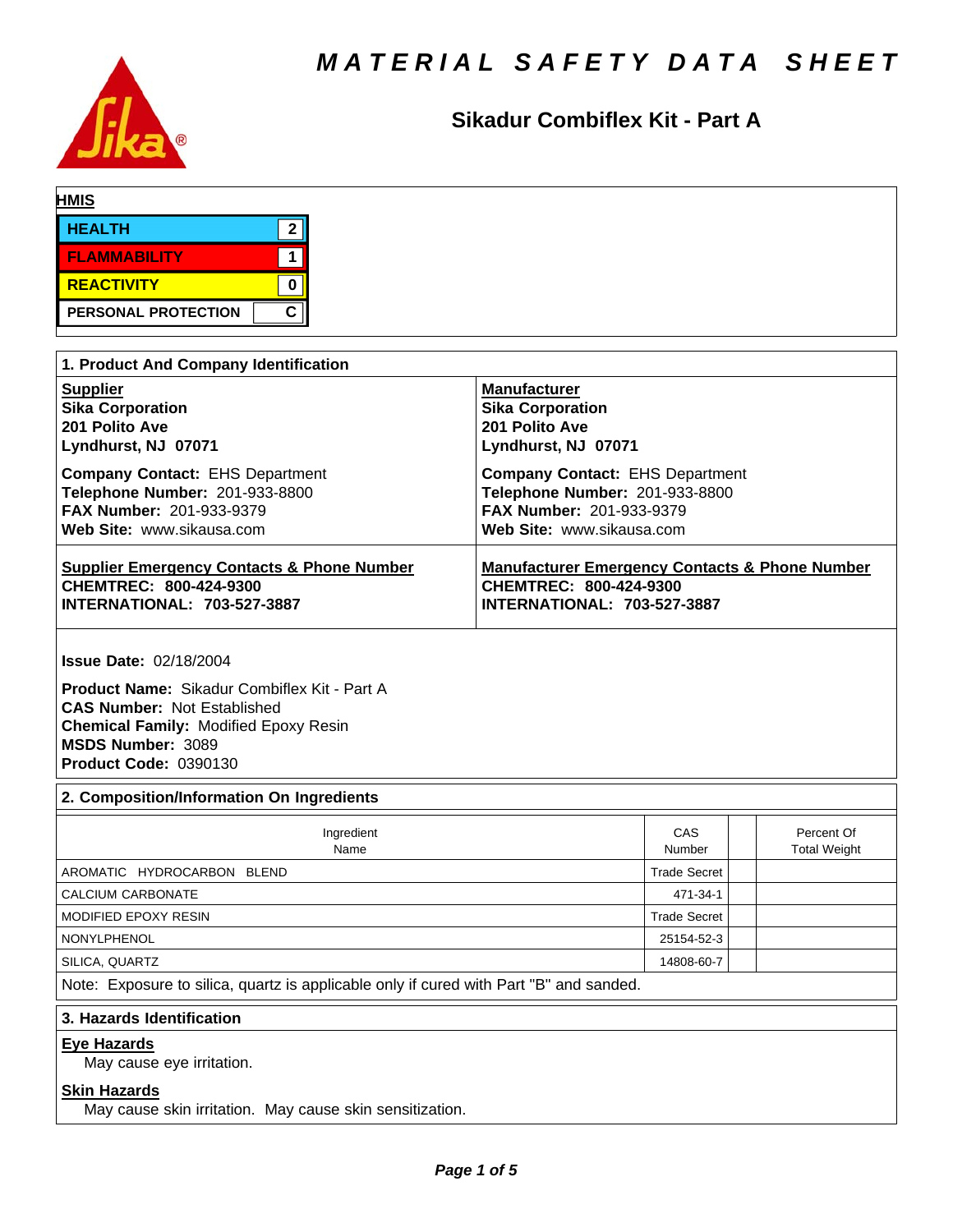# **Sikadur Combiflex Kit - Part A**

# **3. Hazards Identification - Continued**

# **Ingestion Hazards**

Harmful if swallowed.

# **Inhalation Hazards**

May cause nose, throat, and lung irritation.

# **4.First AidMeasures**

# **Eye**

Rinse eyes thoroughly with water for at least 15 minutes. Consult physician.

# **Skin**

In case of contact, immediately flush skin with plenty of water for at least 15 minutes.

# **Ingestion**

Dilute with water. If swallowed, do not induce vomiting unless directed to do so by medical personnel.

# **Inhalation**

If not breathing, give artificial respiration, seek medical attention.

# **5. Fire Fighting Measures**

**Flash Point:** >213°F>101°C

# **Fire And Explosion Hazards**

None Known.

# **Extinguishing Media**

In case of fire, use water spray (fog) foam, dry chemical, or CO2.

# **Fire Fighting Instructions**

Firefighters should wear self-contained breathing apparatus and full protective gear.

# **6. Accidental Release Measures**

Avoid release to the environment. Use appropriate personal protective equipment (PPE). Contain spill and collect with absorbent material and transfer into suitable containers. Ventilate enclosed area.

# **7. Handling And Storage**

# **Handling And Storage Precautions**

Store in a cool area. Keep containers tightly closed. Keep awat from ignition sources. Protect from heat and direct sunlight.

# **Work/Hygienic Practices**

Wash thoroughly with soap and water after handling.

# **8. Exposure Controls/Personal Protection**

#### **Engineering Controls**

Use with adequate general and local exhaust ventilation.

# **Eye/Face Protection**

Safety glasses with side shields or goggles.

# **Skin Protection**

Chemical-resistant gloves. Lab coat or other work clothing to prevent skin exposure. Launder before reuse.

#### **Respiratory Protection**

A respirator protection program that meets 29 CFR 1910.134 requirement must be followed whenever workplace conditions warrant a respirator's use. In areas where the Permissible Expsoure Limits are exceeded, use a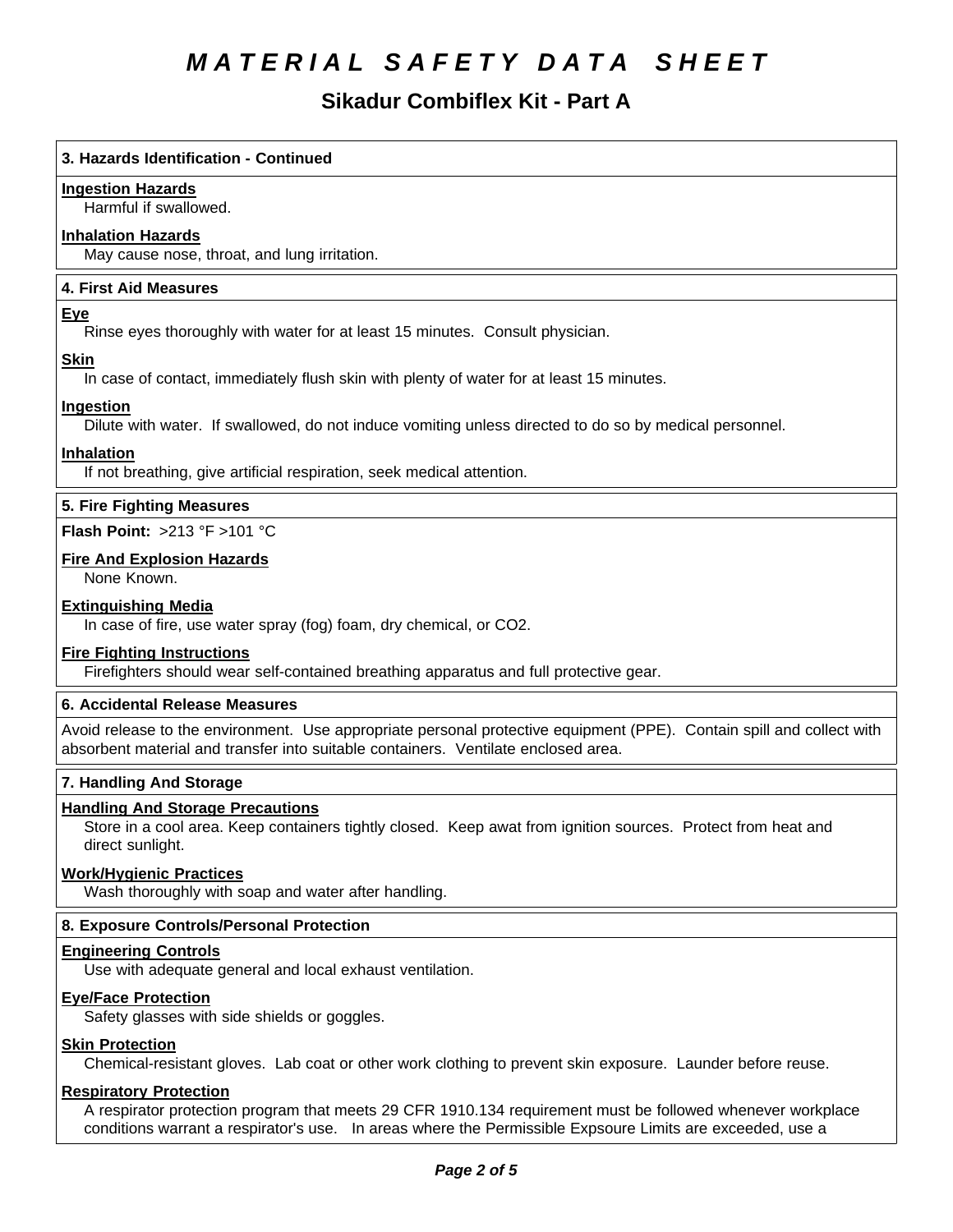# **Sikadur Combiflex Kit - Part A**

| 8. Exposure Controls/Personal Protection - Continued                                               |  |  |
|----------------------------------------------------------------------------------------------------|--|--|
| <b>Respiratory Protection - Continued</b>                                                          |  |  |
| properly fitted NIOSH-approved respirator.                                                         |  |  |
| <b>Other/General Protection</b>                                                                    |  |  |
| Wash thoroughly after handling.                                                                    |  |  |
| <b>Ingredient(s) - Exposure Limits</b>                                                             |  |  |
| <b>CALCIUM CARBONATE</b>                                                                           |  |  |
| ACGIH TLV-TWA 10 mg/m3                                                                             |  |  |
| OSHA PEL-TWA 15 mg/m3                                                                              |  |  |
| OSHA PEL-TWA 5 mg/m3                                                                               |  |  |
| SILICA, QUARTZ                                                                                     |  |  |
| ACGIH TLV-TWA 0.1 mg/m3 (Notice of Intended Change)                                                |  |  |
| ACGIH TLV-TWA 0.05 mg/m3 (Proposed)                                                                |  |  |
| OSHA PEL-TWA 30/%SiO2+2 mg/m3                                                                      |  |  |
| OSHA PEL-TWA 10/%SiO2+2 mg/m3<br>OSHA PEL-TWA 250/%SiO+5 mppcf                                     |  |  |
|                                                                                                    |  |  |
| 9. Physical And Chemical Properties                                                                |  |  |
| <b>Appearance</b>                                                                                  |  |  |
| Yellowish Liquid                                                                                   |  |  |
| Odor                                                                                               |  |  |
| Characteristic                                                                                     |  |  |
|                                                                                                    |  |  |
| <b>Chemical Type: Mixture</b>                                                                      |  |  |
| Physical State: Liquid<br>Packing Density: 1.1 g/cm3                                               |  |  |
| Solubility: Insoluble                                                                              |  |  |
| Evaporation Rate: Slower than ether                                                                |  |  |
|                                                                                                    |  |  |
| 10. Stability And Reactivity                                                                       |  |  |
| <b>Stability: Stable</b>                                                                           |  |  |
| Hazardous Polymerization: Will not occur                                                           |  |  |
| <b>Conditions To Avoid (Stability)</b>                                                             |  |  |
| None known                                                                                         |  |  |
|                                                                                                    |  |  |
| <b>Incompatible Materials</b><br>None when stored and handled according to prescribed instruction. |  |  |

# **11. Toxicological Information**

**Eye Effects**

Irritation

**Skin Effects**

Sensitization/allergic reaction possible.

# **Conditions Aggravated By Exposure**

Eye disease, skin disorders and allergies, chronic respiratory disease

# **Ingredient(s) - Carginogenicity**

SILICA, QUARTZ NTP - Listed On The National Toxicology Program Listed In The IARC Monographs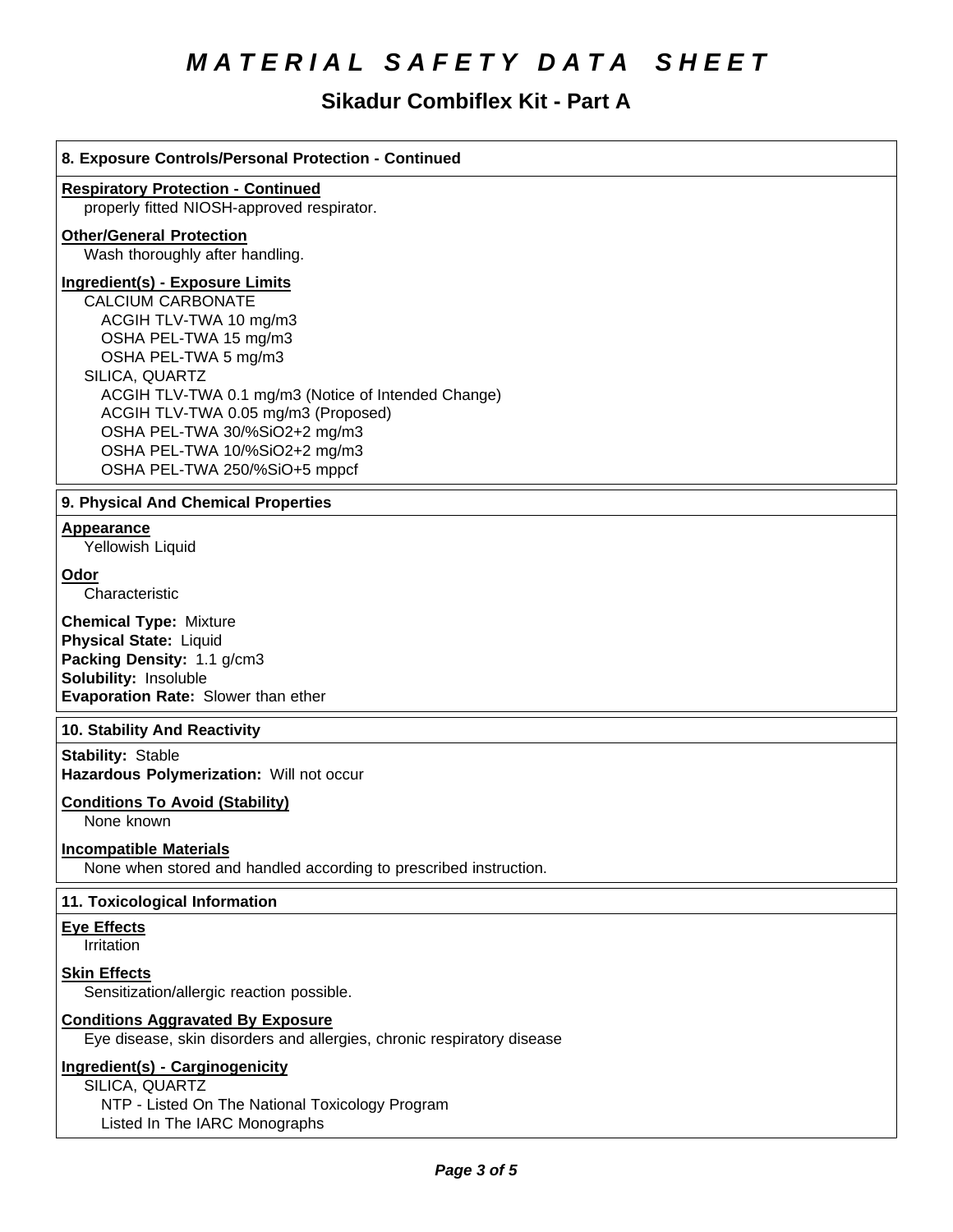# Sikadur Combiflex Kit - Part A

# 12. Ecological Information

Do not allow to enter waste water drians, waterways, or soil.

# 13. Disposal Considerations

Dispose in accordance with applicable federal, state and local government regulations.

# 14. Transport Information

# **Proper Shipping Name**

Not regulated by the USDOT.

# 15. Regulatory Information

# **U.S. Regulatory Information**

All ingredients of this product are listed or are excluded from listing under the U.S. Toxic Substances Control Act (TSCA) Chemical Substance Inventory.

# **SARA Hazard Classes**

**Acute Health Hazard** Chronic Health Hazard

# **SARA Section 313 Notification**

This product does not contain any ingredients regulated under Section 313 of the Emergency Planning and Community Right-To-Know Act of 1986 or 40 CFR 372.

# **State Regulations**

WARNING: This product contains a chemical known to the State of California to cause cancer, birth defects, or other reproductive harm.

# **Ingredient(s) - State Regulations**

**CALCIUM CARBONATE** Pennsylvania - Workplace Hazard **NONYLPHENOL** Pennsylvania - Workplace Hazard Massachusetts - Hazardous Substance SILICA, QUARTZ New Jersey - Workplace Hazard Pennsylvania - Workplace Hazard California - Proposition 65 Massachusetts - Hazardous Substance

# 16. Other Information

**HMIS Rating** 

Health: 2 Fire: 1 Reactivity: 0 PPE: C

**Revision/Preparer Information** 

**MSDS Preparer: EHS Department** MSDS Preparer Phone Number: 201 933 8800 This MSDS Supercedes A Previous MSDS Dated: 04/15/2003